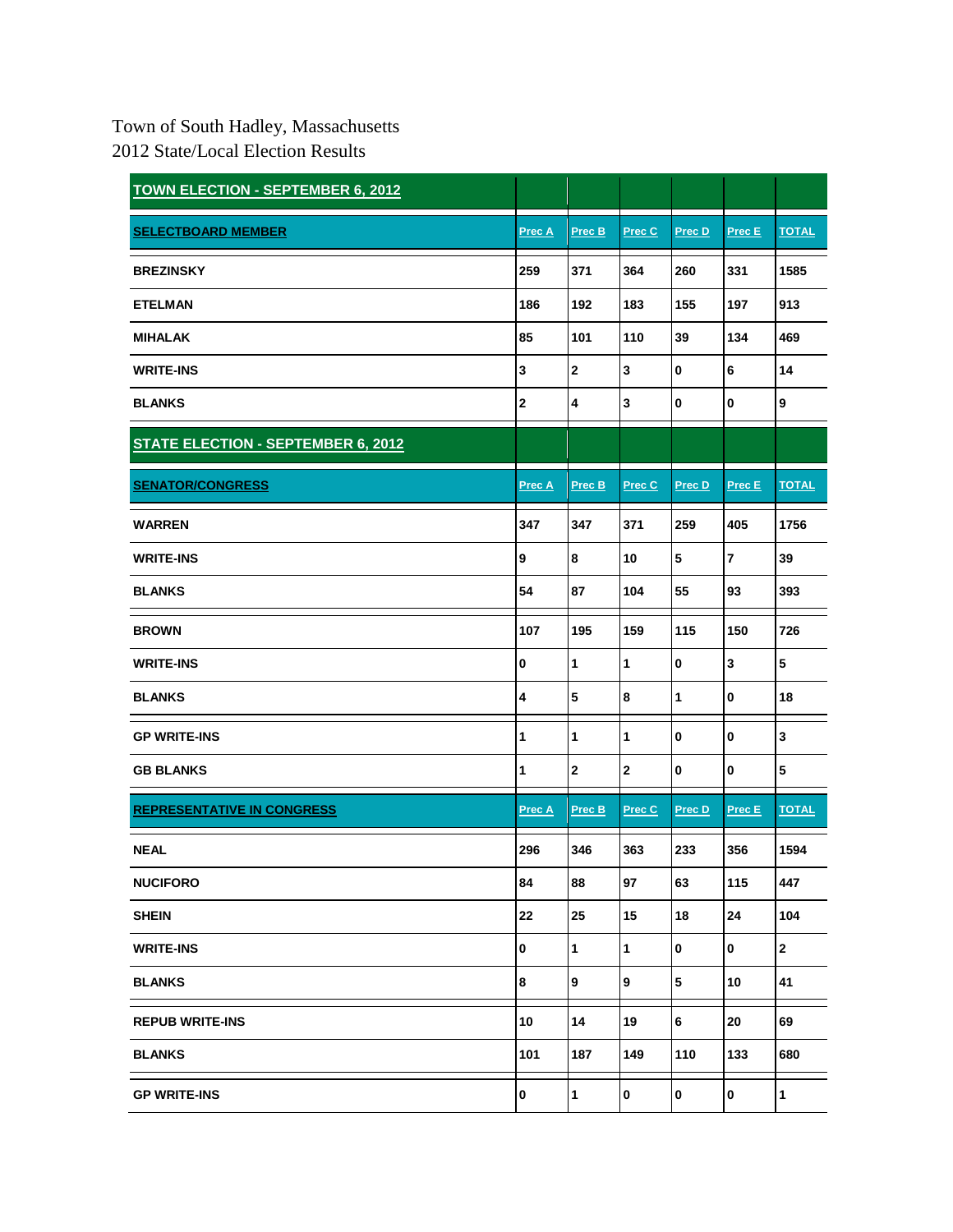| <b>GP BLANKS</b>                | $\mathbf{2}$  | $\mathbf{2}$ | 3            | $\pmb{0}$               | $\bf{0}$                | $\overline{\mathbf{r}}$ |
|---------------------------------|---------------|--------------|--------------|-------------------------|-------------------------|-------------------------|
| <b>COUNCILLOR</b>               | Prec A        | Prec B       | Prec C       | Prec D                  | Prec E                  | <b>TOTAL</b>            |
| <b>ALBANO</b>                   | 111           | 154          | 144          | 102                     | 127                     | 638                     |
| <b>ROY</b>                      | 143           | 131          | 190          | 81                      | 209                     | 754                     |
| <b>SULLIVAN</b>                 | 123           | 127          | 115          | 91                      | 126                     | 582                     |
| <b>WRITE-INS</b>                | 0             | $\mathbf{2}$ | 0            | $\pmb{0}$               | $\mathbf{1}$            | 3                       |
| <b>BLANKS</b>                   | 33            | 55           | 36           | 45                      | 42                      | 211                     |
| <b>CASE</b>                     | 29            | 50           | 48           | 35                      | 40                      | 202                     |
| <b>FRANCO</b>                   | 62            | 113          | 91           | 50                      | 83                      | 399                     |
| <b>WRITE-INS</b>                | $\mathbf 0$   | $\mathbf{2}$ | 0            | $\pmb{0}$               | 0                       | $\mathbf{2}$            |
| <b>BLANKS</b>                   | 20            | 36           | 29           | 31                      | 30                      | 146                     |
| <b>GP WRITE-INS</b>             | 0             | $\mathbf{1}$ | 0            | $\pmb{0}$               | 0                       | $\mathbf{1}$            |
| <b>GP BLANKS</b>                | $\mathbf 2$   | $\mathbf{2}$ | 3            | $\pmb{0}$               | 0                       | $\overline{\mathbf{r}}$ |
| <b>SEANTOR IN GENERAL COURT</b> | <b>Prec A</b> | Prec B       | Prec C       | Prec D                  | Prec E                  | <b>TOTAL</b>            |
|                                 |               |              |              |                         |                         |                         |
| <b>ROSENBERG</b>                | 362           | 388          | 411          | 274                     | 412                     | 1847                    |
| <b>WRITE-INS</b>                | $\mathbf{2}$  | $\mathbf{1}$ | $\mathbf{2}$ | $\mathbf{0}$            | $\overline{\mathbf{4}}$ | 9                       |
| <b>BLANKS</b>                   | 46            | 80           | 72           | 45                      | 89                      | 332                     |
| <b>REPUB WRITE-INS</b>          | 11            | 16           | 16           | $\overline{\mathbf{r}}$ | 13                      | 63                      |
| <b>BLANKS</b>                   | 100           | 185          | 152          | 109                     | 140                     | 686                     |
| <b>GP WRITE-INS</b>             | 0             | 0            | 0            | 0                       | 0                       | 0                       |
| <b>GP BLANKS</b>                | 1             | $\mathbf{3}$ | $\mathbf{3}$ | $\pmb{0}$               | $\pmb{0}$               | $\overline{7}$          |
| <b>CLERK OF COURTS</b>          | Prec A        | Prec B       | Prec C       | Prec D                  | Prec E                  | <b>TOTAL</b>            |
| <b>JEKANOWSKI</b>               | 333           | 343          | 370          | 229                     | 375                     | 1650                    |
| <b>WRITE-INS</b>                | $\mathbf 2$   | $\mathbf{1}$ | $\mathbf{1}$ | $\mathbf{1}$            | $\mathbf{1}$            | 6                       |
| <b>BLANKS</b>                   | 78            | 125          | 114          | 89                      | 129                     | 535                     |
| <b>REPUB WRITE-INS</b>          | 12            | 11           | 15           | $5\phantom{a}$          | 13                      | 56                      |
| <b>BLANKS</b>                   | 99            | 190          | 153          | 111                     | 140                     | 693                     |